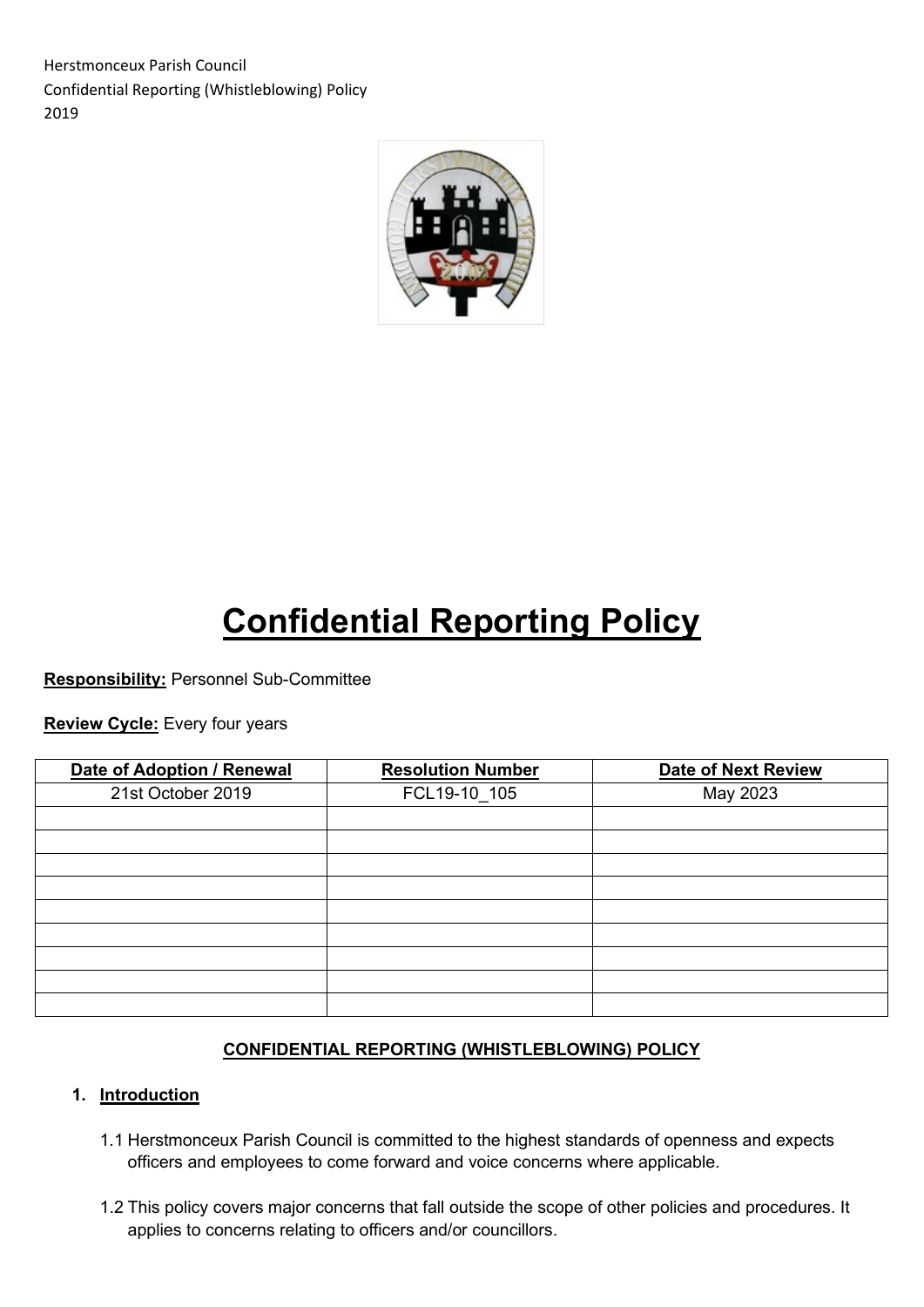Herstmonceux Parish Council

Confidential Reporting (Whistleblowing) Policy

2019

- 1.3 Concerns relating to councillors may be better dealt with under the provisions of the Member Code of Conduct.
- 1.4 All concerns raised will be treated in the strictest confidence and the identity of the officer will not be revealed without prior agreement. Officers will not be penalised, disciplined or shown other unfavourable treatment for raising a legitimate non-malicious concern under this policy. Refer to 4 (how to raise a concern).
- 1.5 This policy is informed by the Public Interest Disclosure Act 1998 and the Employment Rights Act 1996 which provide specific rights for employees who disclose information about alleged wrongdoings in certain specific circumstances.

# **2. Purpose of policy**

- 2.1 This policy aims to:
	- encourage officers to feel confident to make a disclosure of concerns
	- provide appropriate avenues for these concerns to be raised by officers
	- reassure officers that they will be protected from being penalised or suffering detriment for making a disclosure

# **3. Concerns covered by this policy**

- 3.1 This policy covers any serious concerns about any aspect of service provision or the conduct of officers or members of the council or others acting on behalf of the council.
- 3.2 Concerns that fall within this policy include, but are not limited to;
	- where a criminal offence has been committed, is being committed or is likely to be committed
	- where a person has failed, is failing or is likely to fail to comply with any legal obligations
	- health and safety risks, including risks to the public
	- where misleading or incorrect information is knowingly provided to the council as part of its decision-making process
- 3.3 The Confidential Reporting Policy is not used by officers to raise concerns over their employment conditions, as the grievance policy is intended to address these issues or for challenging decisions, practices and policies with which officers disagree.

# **4. How to raise a concern**

- 4.1 The council has a number of policies which may be a better mechanism for raising concerns, dependant on the nature of the concern. Before raising a concern under this policy, officers should refer to:
	- Grievance Policy
	- Member Code of Conduct
	- Complaints Procedure
- 4.2 If this is the most suitable mechanism for reporting, concerns should be raised either orally or in writing, to the Clerk, or the Chair or the Personnel-Sub Committee if the concern comes from the Clerk, or the Vice-Chairman if the concern relates to the Chairman.